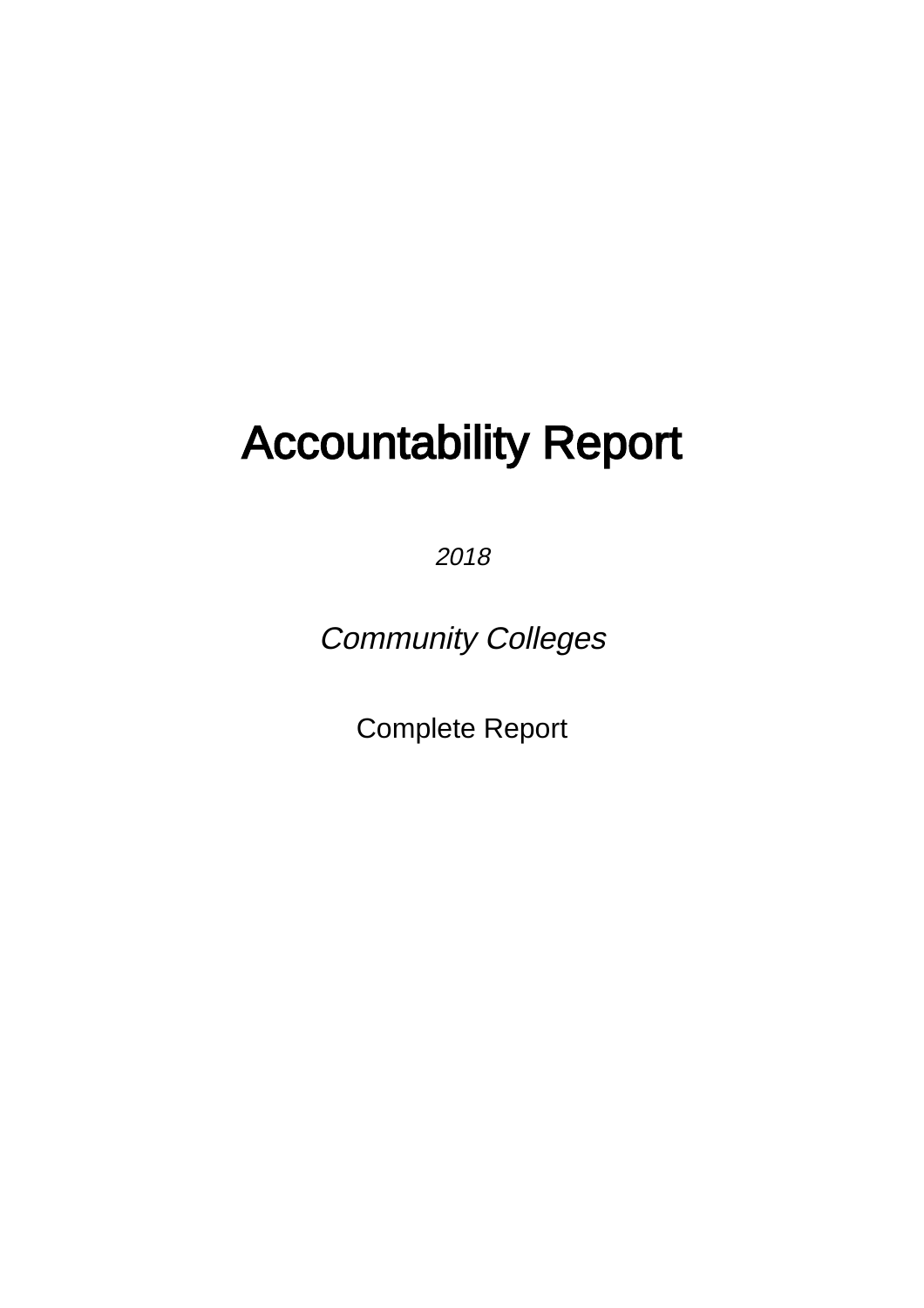# CLARENDON COLLEGE - Degrees and Certificates Awarded

Degrees and certificates awarded for students at public 2-year institutions. Percent change is from first to last year displayed.

|                                    | 2016  | 2017  | 2018  | Percent Change |
|------------------------------------|-------|-------|-------|----------------|
|                                    | Count | Count | Count |                |
|                                    |       |       |       |                |
| Total                              | 257   | 283   | 301   | 17.1 %         |
| Certificate 1                      | 129   | 157   | 142   | 10.1%          |
| Certificate 2                      | 8     |       |       | $-100.0%$      |
| Advanced Technology<br>Certificate |       |       |       |                |
| Associate                          | 120   | 126   | 159   | 32.5 %         |
| Bachelor's                         |       |       |       |                |

#### CLARENDON COLLEGE - Degrees and Certificates Awarded (Economically Disadvantaged)

Economically disadvantaged undergraduates receiving a certificate, associate degree or bachelor's degree. Percent change is from first to last year displayed.

|                                      | 2016  | 2017  | 2018  | Percent Change |
|--------------------------------------|-------|-------|-------|----------------|
|                                      | Count | Count | Count |                |
|                                      |       |       |       |                |
| Undergraduates Receiving<br>an Award | 159   | 145   | 170   | 6.9%           |

# CLARENDON COLLEGE - Graduation Rate: 3-, 4-, and 6-Year

First-time, full-time entering degree-seeking students who enrolled in a minimum of 12 SCH their first fall semester who graduated from the same institution or another Texas public or independent institution. Percentage point change is from first to last year displayed.

|                                   |                            | 2016  |         |                            | 2017  |          |                            | 2018  |         | Point  |
|-----------------------------------|----------------------------|-------|---------|----------------------------|-------|----------|----------------------------|-------|---------|--------|
|                                   | Entering<br>Fall<br>Cohort | Count | Percent | Entering<br>Fall<br>Cohort | Count | Percent  | Entering<br>Fall<br>Cohort | Count | Percent | Change |
|                                   |                            |       |         |                            |       |          |                            |       |         |        |
| 3-Year<br>Graduation<br>Rate      | 2013                       | 247   | 38.9%   | 2014                       | 226   | 41.6%    | 2015                       | 241   | 36.5%   | $-2.4$ |
| $\star$<br>Bachelor's<br>or Above |                            |       | 0.0%    |                            |       | $0.0 \%$ |                            |       | 0.4%    | 0.4    |
| $\star$<br>Associate              |                            |       | 26.3%   |                            |       | 21.2%    |                            |       | 17.0%   | $-9.3$ |
| $\star$<br>Certificate            |                            |       | 12.6%   |                            |       | 20.4%    |                            |       | 19.1%   | 6.5    |
| 4-Year<br>Graduation<br>Rate      | 2012                       | 213   | 31.5%   | 2013                       | 247   | 42.1%    | 2014                       | 226   | 44.2%   | 12.7   |
| $\star$<br>Bachelor's<br>or Above |                            |       | 4.7%    |                            |       | 6.9%     |                            |       | 4.0%    | $-0.7$ |
| $\star$<br>Associate              |                            |       | 11.7%   |                            |       | 22.3%    |                            |       | 19.0%   | 7.3    |
| $\star$<br>Certificate            |                            |       | 15.0%   |                            |       | 13.0%    |                            |       | 21.2%   | 6.2    |
| 6-Year<br>Graduation<br>Rate      | 2010                       | 243   | 30.9%   | 2011                       | 257   | 42.0%    | 2012                       | 213   | 39.9%   | 9.0    |
| $\star$<br>Bachelor's<br>or Above |                            |       | 8.6%    |                            |       | 10.5%    |                            |       | 13.1%   | 4.5    |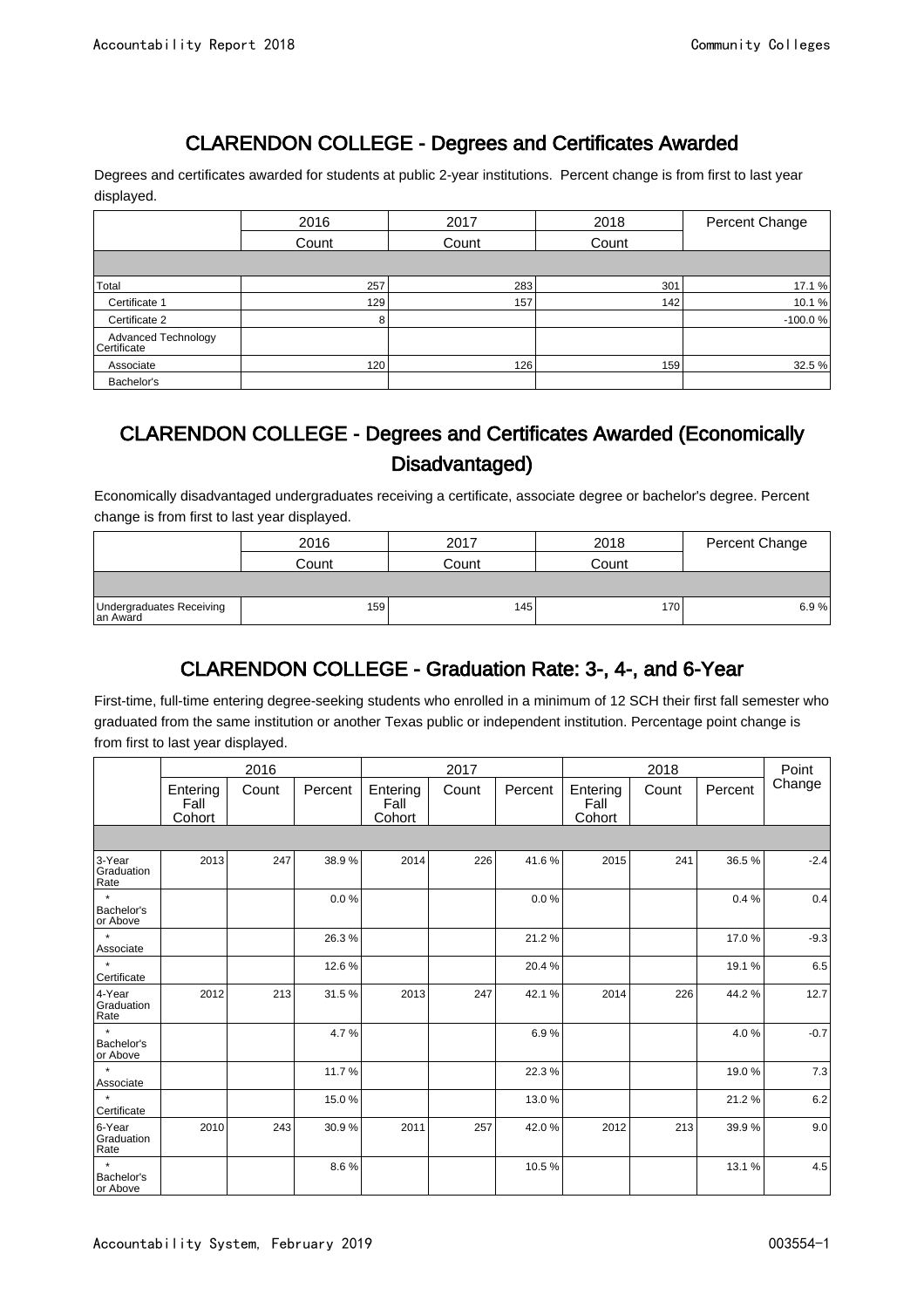| Associate   |  | 13.6% |  | 15.2 % |  | 7 % 1<br>11.7 | 1.9                     |
|-------------|--|-------|--|--------|--|---------------|-------------------------|
| Certificate |  | 8.6%  |  | 16.3%  |  | 15.0%         | $\sim$ $\lambda$<br>b.4 |

# CLARENDON COLLEGE - Fall Headcount

Fall headcount including dual credit students and not including fall flex students. Percent change is from first to last year displayed.

|                  | 2016  | 2017  | 2018  | Percent Change |
|------------------|-------|-------|-------|----------------|
|                  | Count | Count | Count |                |
|                  |       |       |       |                |
| Total            | 1,486 | 1,588 | 1,633 | 9.9%           |
| Male             | 702   | 712   | 748   | 6.6%           |
| Female           | 784   | 876   | 885   | 12.9%          |
| Total            | 1,486 | 1,588 | 1,633 | 9.9%           |
| White            | 859   | 823   | 832   | $-3.1%$        |
| African American | 87    | 104   | 110   | 26.4%          |
| Hispanic         | 60    | 62    | 40    | $-33.3%$       |
| Asian            | 9     | 9     | 10    | 11.1%          |
| International    | 34    | 35    | 33    | $-2.9%$        |
| Other            | 437   | 555   | 608   | 39.1 %         |

#### CLARENDON COLLEGE - Working or Enrolled in Texas within One Year after Award

Students found working or enrolled in Texas within one year after earning a degree or certificate. Note that this measure was revised to match the 60x30TX state strategic plan. Percentage point change is from first to last year displayed.

|                         | 2014             |         | 2015  |         | 2016  | Point Change |        |
|-------------------------|------------------|---------|-------|---------|-------|--------------|--------|
|                         | Count            | Percent | Count | Percent | Count | Percent      |        |
|                         |                  |         |       |         |       |              |        |
| Total                   | 159 <sup>1</sup> | 86.4 %  | 234   | 92.5%   | 222   | 95.7%        | 9.3    |
| Working Only            | 75 l             | 40.8%   | 126   | 49.8%   | 118   | 50.9%        | 10.1   |
| <b>Enrolled Only</b>    | 34 <sup>1</sup>  | 18.5%   | 58    | 22.9%   | 53    | 22.8%        | 4.3    |
| Working and<br>Enrolled | 50               | 27.2 %  | 50    | 19.8%   | 51    | 22.0 %       | $-5.2$ |

#### CLARENDON COLLEGE - Undergraduate Student Debt as Percentage of First Year Wage

Median of undergraduate student loan debt as a percentage of first year wage for graduates of Texas public institutions. Point change is from first to last year displayed.

|        | 2014   | 2015  | 2016  | Point Change |
|--------|--------|-------|-------|--------------|
|        | Pct    | Pct   | Pct   |              |
|        |        |       |       |              |
| Median | 42.4 % | 43.3% | 39.6% | $-0.0273$    |

## CLARENDON COLLEGE - Excess Semester Credit Hours Attempted

Average semester credit hours attempted when completing an associate degree. Percentage change is from first to last year displayed.

|      | 2016            | 2017            | 2018  | Percent Change |
|------|-----------------|-----------------|-------|----------------|
|      | Count           | Count           | Count |                |
|      |                 |                 |       |                |
| Same | 13 <sub>1</sub> | 10 <sub>1</sub> |       | $-46.2%$       |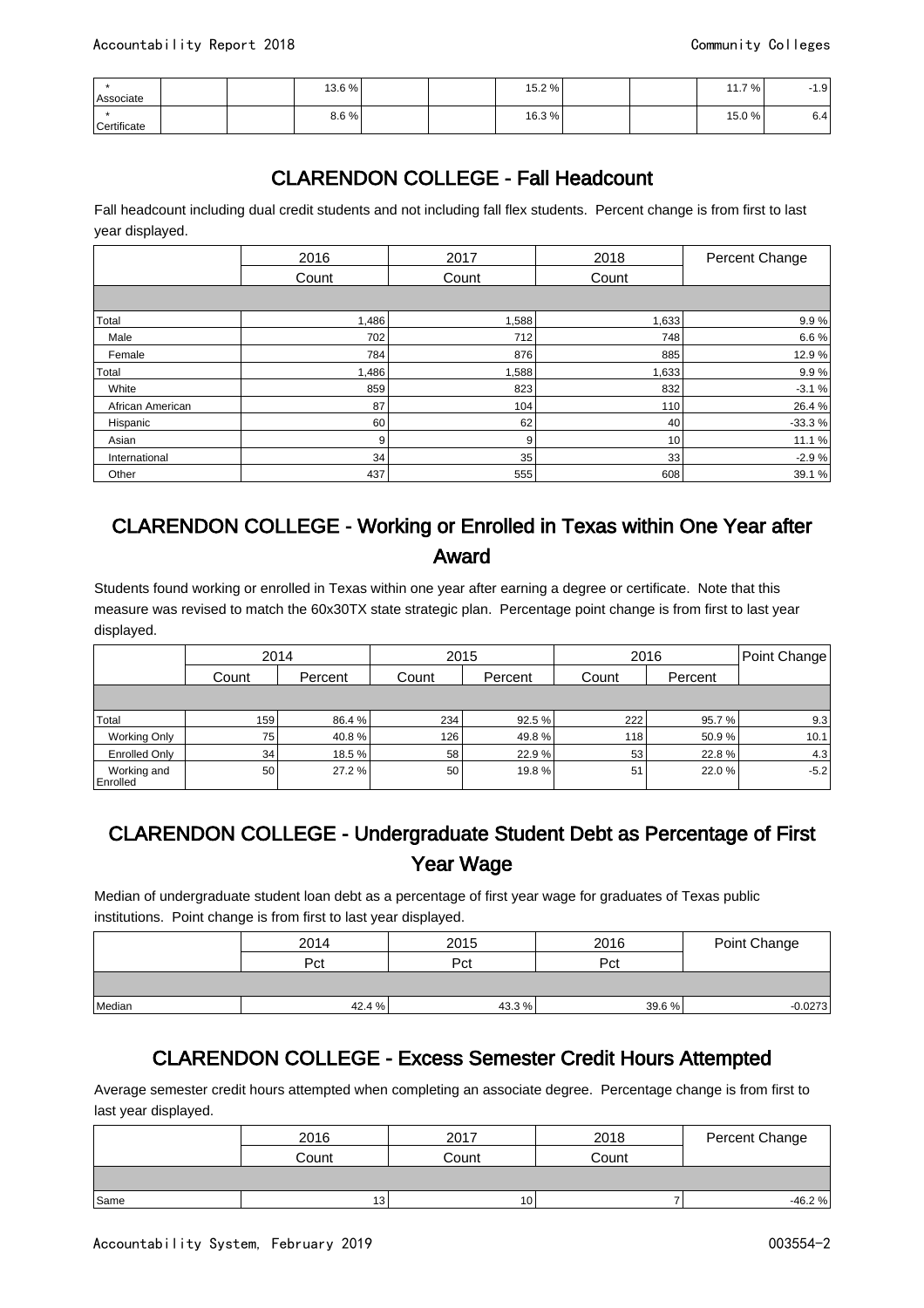| <b>Other</b>       | $\sim$<br>-- | /1 F | $\sim$ $\sim$<br>n<br>$\mathbf{u}$<br>∹ອບ.∠ |
|--------------------|--------------|------|---------------------------------------------|
| Total <sup>'</sup> |              |      | n                                           |

## CLARENDON COLLEGE - Percent of Undergraduates Completing with Debt

Percent of undergraduate students earning an associate degree or certificate with student loan debt. Percentage point change is from first year to last year displayed.

|             | 2016   | 2017   | 2018 | Point Change |
|-------------|--------|--------|------|--------------|
|             | Pct    | Pct    | Pct  |              |
|             |        |        |      |              |
| Certificate | 62.6 % | 40.3 % |      | $-62.6$      |
| Associate   | 62.5%  | 48.8%  |      | $-62.5$      |
| Total       | 62.6%  | 44.5%  |      | $-62.6$      |

#### CLARENDON COLLEGE - Tuition and Fees for 30 Semester Credit Hours

Average cost of tuition and fees charged a student taking 30 semester credit hours. Percent change is from first to last year displayed.

|                          | 2017    | 2018    | 2019    | Percent Change |
|--------------------------|---------|---------|---------|----------------|
|                          | Amount  | Amount  | Amount  |                |
|                          |         |         |         |                |
| Average Tuition and Fees | \$3,030 | \$3,030 | \$3,030 | 0.0 %          |

## CLARENDON COLLEGE - Success Points Weighted

Weighted success points awarded for college readiness. For details, see

http://www.txhighereddata.org/Interactive/Accountability/SuccessPoints.cfm. Percent change is from first to last year displayed.

|                                                     | 2016  | 2017  | 2018  | Percent Change |
|-----------------------------------------------------|-------|-------|-------|----------------|
|                                                     | Count | Count | Count |                |
|                                                     |       |       |       |                |
| <b>Math Readiness</b>                               | 89    | 154   |       | $-100.0%$      |
| <b>Read Readiness</b>                               | 57    | 91    |       | $-100.0%$      |
| <b>Write Readiness</b>                              | 45    | 74    |       | $-100.0%$      |
| Students Who Complete 15<br><b>SCH</b>              | 513   | 645   |       | $-100.0%$      |
| Students Who Complete 30<br><b>SCH</b>              | 313   | 317   |       | $-100.0%$      |
| Student Transfers to a 4-Yr<br>Inst                 | 350   | 320   |       | $-100.0%$      |
| <b>Students Who Pass FCL</b><br><b>Math Course</b>  | 274   | 357   |       | $-100.0%$      |
| <b>Students Who Pass FCL</b><br><b>Read Course</b>  | 244   | 279   |       | $-100.0%$      |
| <b>Students Who Pass FCL</b><br><b>Write Course</b> | 186   | 196   |       | $-100.0%$      |
| Degrees, CCCs, or Certs<br>(Undup)                  | 348   | 416   |       | $-100.0%$      |
| Degrees or Certs in Critical<br>Fields              | 169   | 126   |       | $-100.0%$      |
| Annual Success Point Total                          | 2,587 | 2,975 |       | $-100.0%$      |

# CLARENDON COLLEGE - Success Points Unweighted

Unweighted success points awarded for college readiness. For details, see

http://www.txhighereddata.org/Interactive/Accountability/SuccessPoints.cfm. Percent change is from first to last year displayed.

| ኃስ4 ፎ<br>∼ | 2017<br>∠∪ | 00 <sub>4</sub><br>∼ |  |
|------------|------------|----------------------|--|
| ักเเท      | `ount      | `∩⊔nt                |  |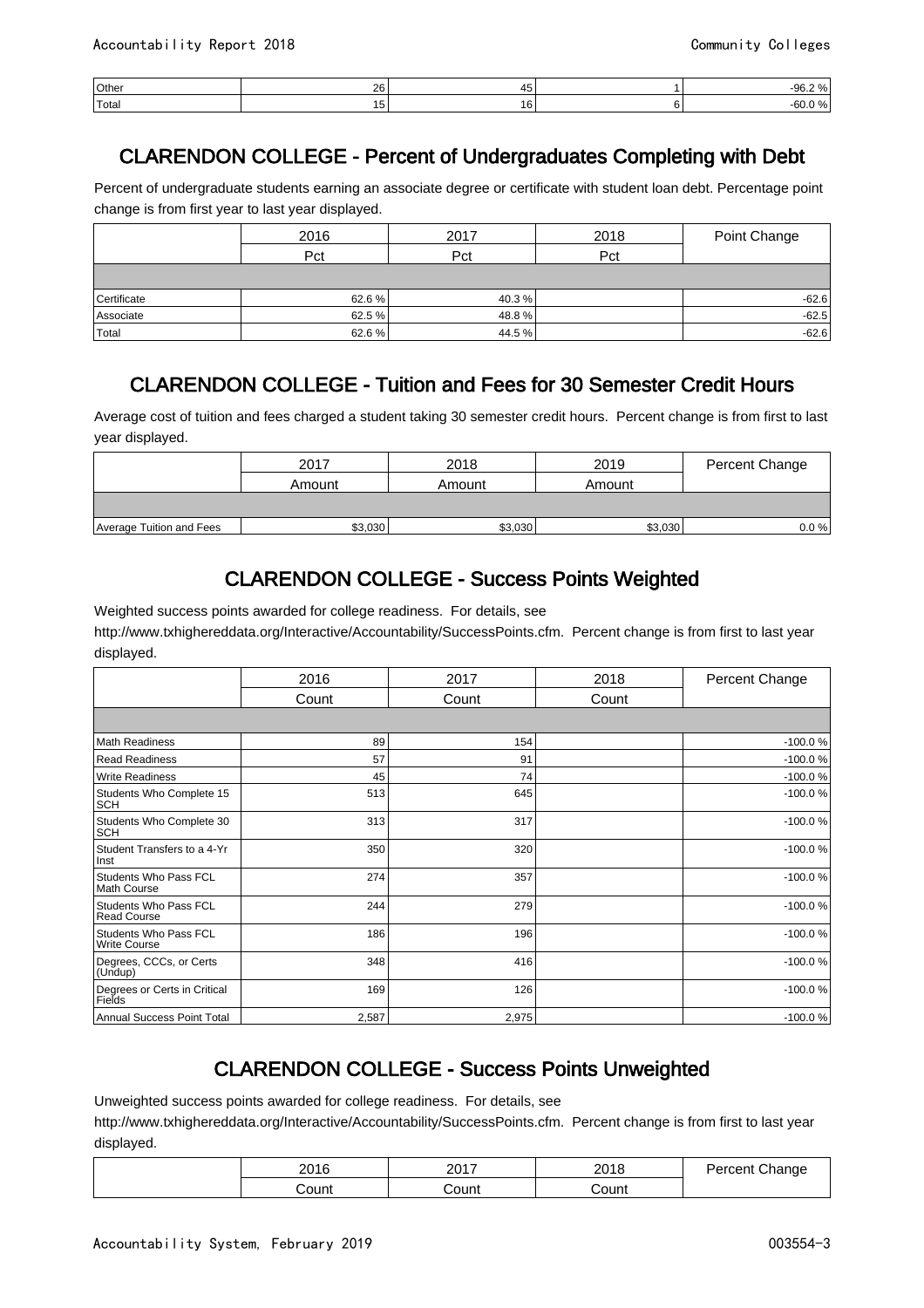$\overline{\phantom{0}}$ 

| Math Readiness                                     | 89    | 154   | $-100.0%$ |
|----------------------------------------------------|-------|-------|-----------|
| Read Readiness                                     | 113   | 181   | $-100.0%$ |
| <b>Write Readiness</b>                             | 90    | 148   | $-100.0%$ |
| Students Who Complete 15<br><b>SCH</b>             | 513   | 645   | $-100.0%$ |
| Students Who Complete 30<br><b>SCH</b>             | 313   | 317   | $-100.0%$ |
| Student Transfers to a 4-Yr<br>Inst                | 175   | 160   | $-100.0%$ |
| Students Who Pass FCL<br><b>Math Course</b>        | 274   | 357   | $-100.0%$ |
| <b>Students Who Pass FCL</b><br><b>Read Course</b> | 488   | 558   | $-100.0%$ |
| Students Who Pass FCL<br><b>Write Course</b>       | 372   | 392   | $-100.0%$ |
| Degrees, CCCs, or Certs<br>(Undup)                 | 174   | 208   | $-100.0%$ |
| Degrees or Certs in Critical<br>Fields             | 75    | 56    | $-100.0%$ |
| Annual Success Point Total                         | 2,676 | 3,176 | $-100.0%$ |

## CLARENDON COLLEGE - Annual Contact Hours for Continuing Education Students

Annual contacts hours for students enrolled in continuing education. Percent change is from first to last year displayed.

|                                      | 2016                    | 2017   | 2018   | Percent Change |
|--------------------------------------|-------------------------|--------|--------|----------------|
|                                      | Count<br>Count<br>Count |        |        |                |
|                                      |                         |        |        |                |
| Total                                | 29,558                  | 18,007 | 25,276 | $-14.5%$       |
| <b>State Funded Contact</b><br>Hours | 29,558                  | 16,471 | 25,276 | $-14.5%$       |
| Non Funded Contact<br>Hours          |                         | 1,536  |        | $-100.0%$      |

# CLARENDON COLLEGE - Annual Contact Hours for Credit Enrollment Students

Annual contact hours for credit enrollment students. Percent change is from first to last year displayed.

|                          | 2016    | 2017    | 2018    | Percent Change |
|--------------------------|---------|---------|---------|----------------|
|                          | Count   | Count   | Count   |                |
|                          |         |         |         |                |
| Total                    | 649,584 | 693,372 | 716,976 | 10.4 %         |
| State Funded - Academic  | 390,176 | 436,240 | 449,632 | 15.2 %         |
| State Funded - Technical | 252,576 | 252.412 | 261,360 | 3.5%           |
| State Funded - BAT       |         |         |         |                |
| Non Funded               | 6,832   | 4,720   | 5,984   | $-12.4%$       |

## CLARENDON COLLEGE - Annual Semester Credit Hours by Funding Type

Annual semester credit hours by funding type. Percent change is from first to last year displayed.

|                          | 2016   | 2017   | 2018   | Percent Change |
|--------------------------|--------|--------|--------|----------------|
|                          | Count  | Count  | Count  |                |
|                          |        |        |        |                |
| Total                    | 27,941 | 30,775 | 31,795 | 13.8%          |
| State Funded - Academic  | 20,013 | 22,792 | 23,709 | 18.5%          |
| State Funded - Technical | 7.706  | 7,844  | 7,917  | 2.7%           |
| State Funded - BAT       |        |        |        |                |
| Non Funded               | 222    | 139    | 169    | $-23.9%$       |

#### CLARENDON COLLEGE - Students Receiving Pell Grants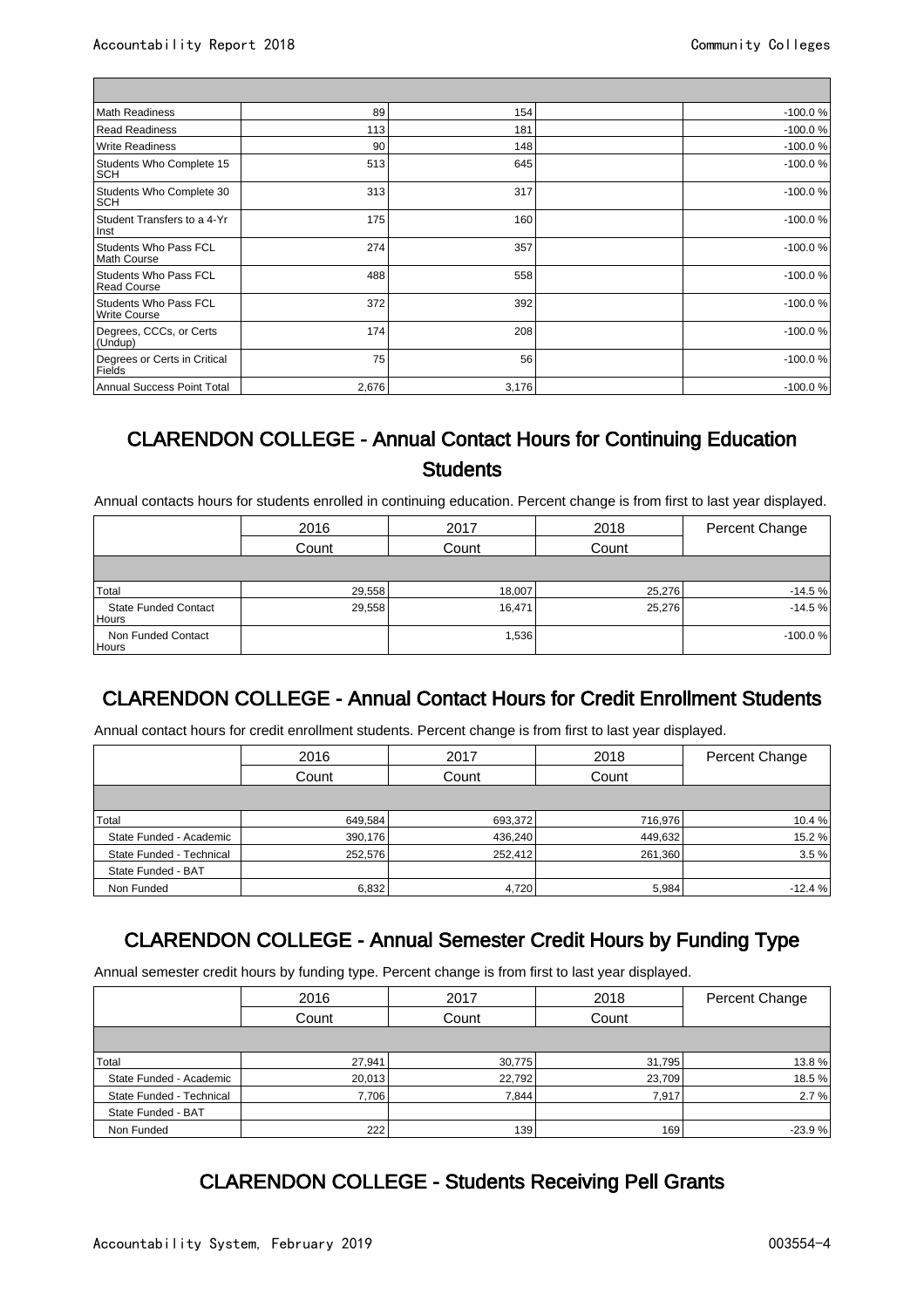Fall undergraduate students receiving a Pell Grant as reported in the THECB's Financial Aid Database System. Percentage point change is from first to last year displayed.

|          | 2015  |         |         | 2016    | 2017  | Point Change |        |
|----------|-------|---------|---------|---------|-------|--------------|--------|
|          | Count | Percent | Count   | Percent | Count | Percent      |        |
|          |       |         |         |         |       |              |        |
| $ $ Pell | 401   | 29.9 %  | 434     | 29.2 %  | 492   | 31.0%        | 1.1    |
| No Pell  | 942   | 70.1%   | ا 052.، | 70.8%   | 1,096 | 69.0 %       | $-1.1$ |

# CLARENDON COLLEGE - Students Enrolled in Dual Credit

Fall undergraduate students enrolled in dual credit courses in the fall. Percentage point change is from first to last year displayed.

|                 | 2016  |         | 2017  |         | 2018  | Point Change |                  |
|-----------------|-------|---------|-------|---------|-------|--------------|------------------|
|                 | Count | Percent | Count | Percent | Count | Percent      |                  |
|                 |       |         |       |         |       |              |                  |
| Dual Credit     | 614   | 41.3%   | 690   | 43.5 %  | 691   | 42.3 %       | 1.0 <sub>l</sub> |
| Not Dual Credit | 872   | 58.7%   | 898   | 56.5 %  | 942   | 57.7%        | $-1.0$           |

# CLARENDON COLLEGE - Persistence Rates (One Year)

One year persistence rates for first-time, degree-seeking undergraduates enrolled in at least 12 semester credit hours in the fall. Percentage point change from first to last year displayed.

|                                | 2016                       |       |         |                            | 2017  |         |                            | 2018  |         |        |
|--------------------------------|----------------------------|-------|---------|----------------------------|-------|---------|----------------------------|-------|---------|--------|
|                                | Entering<br>Fall<br>Cohort | Count | Percent | Entering<br>Fall<br>Cohort | Count | Percent | Entering<br>Fall<br>Cohort | Count | Percent | Change |
|                                |                            |       |         |                            |       |         |                            |       |         |        |
| 1-Year<br>Persistence<br>Rates | 2015                       | 215   | 50.7%   | 2016                       | 210   | 55.7%   | 2017                       | 237   | 63.7%   | 13.0   |
| * Same                         |                            |       | 39.1%   |                            |       | 47.6%   |                            |       | 51.5 %  | 12.4   |
| * Other                        |                            |       | 11.6%   |                            |       | 8.1%    |                            |       | 12.2%   | 0.6    |

# CLARENDON COLLEGE - Persistence Rates (Two Year)

Two year persistence rates for first-time, degree-seeking undergraduates enrolled in at least 12 semester credit hours in the fall. Percentage point change from first to last year displayed.

|                                | 2016                       |       |         |                            | 2017  |         | 2018                       |       |         | Point  |
|--------------------------------|----------------------------|-------|---------|----------------------------|-------|---------|----------------------------|-------|---------|--------|
|                                | Entering<br>Fall<br>Cohort | Count | Percent | Entering<br>Fall<br>Cohort | Count | Percent | Entering<br>Fall<br>Cohort | Count | Percent | Change |
|                                |                            |       |         |                            |       |         |                            |       |         |        |
| 2-Year<br>Persistence<br>Rates | 2014                       | 166   | 41.0 %  | 2015                       | 184   | 30.4%   | 2016                       | 181   | 40.3%   | $-0.7$ |
| * Same                         |                            |       | 5.4 %   |                            |       | 7.6%    |                            |       | 6.6%    | 1.21   |
| * Other                        |                            |       | 35.5 %  |                            |       | 22.8%   |                            |       | 33.7%   | $-1.8$ |

# CLARENDON COLLEGE - Graduation and Persistence Rate (Six Year)

Six year graduation and persistence rate for first-time, full-time degree-seeking students who enrolled in a minimum of 12 semester credit hours (SCH) their first fall semester. Percentage point change is from first to last year displayed.

| 2016           |       |         | 2017           |       |         | 2018           |       |         | Point  |
|----------------|-------|---------|----------------|-------|---------|----------------|-------|---------|--------|
| Entering       | Count | Percent | Entering       | Count | Percent | Entering       | Count | Percent | Change |
| Fall<br>Cohort |       |         | Fall<br>Cohort |       |         | Fall<br>Cohort |       |         |        |
|                |       |         |                |       |         |                |       |         |        |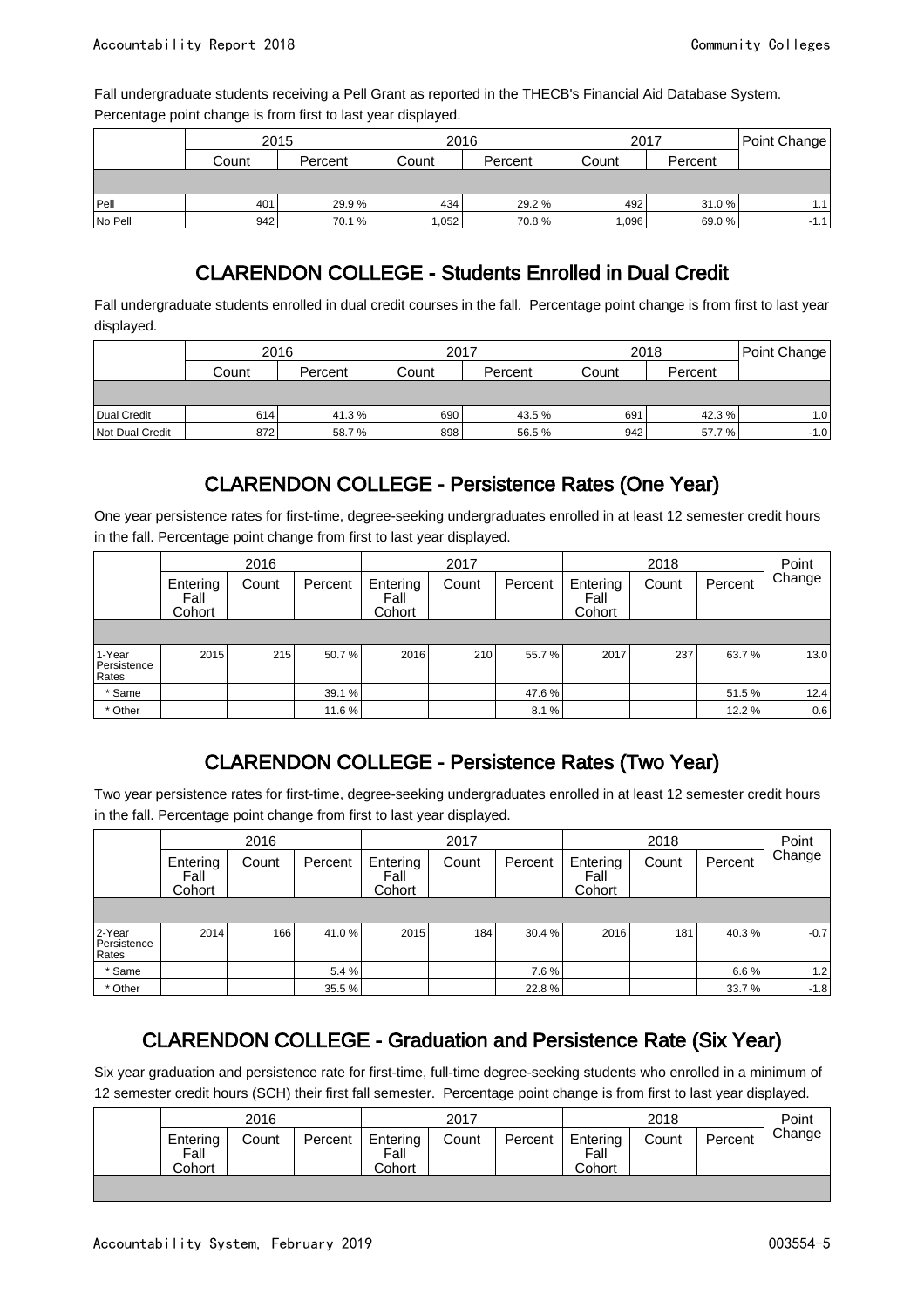| $6-Year$<br>Graduation<br>Rate | 2010 | 243 | 35.0 % | 2011 | 257 | 46.7% | 2012 | 213 | 44.6% | 9.6 |
|--------------------------------|------|-----|--------|------|-----|-------|------|-----|-------|-----|
| Graduated<br>or Persisted      |      |     | 35.0 % |      |     | 46.7% |      |     | 44.6% | 9.6 |

#### CLARENDON COLLEGE - Graduates as a Percent of Undergraduate FTE Enrollment

The number of students who received an associate degree or certificate from the institution in a given year divided by the annual full-time equivalent enrollment at that institution. Percentage point change is from first to last year displayed.

|                            | 2016  | 2017   | 2018  | Point Change |
|----------------------------|-------|--------|-------|--------------|
|                            | Pct   | Pct    | Pct   |              |
|                            |       |        |       |              |
| Certificates and Associate | 34.0% | 35.4 % | 36.8% | 0.0274       |

## CLARENDON COLLEGE - Students Who Transferred to a Senior Institution

Students who entered college for the first time at a two-year institution and were not concurrently enrolled at a fouryear institution, and then transferred for the first time to a four-year institution. Percentage point change is from first to last year displayed.

|                                  | 2016           |         | 2017  |         | 2018  |         | Point Change |
|----------------------------------|----------------|---------|-------|---------|-------|---------|--------------|
|                                  | Count          | Percent | Count | Percent | Count | Percent |              |
|                                  |                |         |       |         |       |         |              |
| Total                            | 301            | 100.0%  | 287   | 100.0%  | 278   | 100.0%  | 0.0          |
| 0-12 Hours                       | 4              | 1.3%    |       | 0.3%    | 7     | 2.5%    | $1.2$        |
| <b>13-24 Hours</b>               | 8              | 2.7%    | 4     | 1.4%    | 6     | 2.2%    | $-0.5$       |
| 25-29 Hours                      | 4              | 1.3%    | 4     | 1.4%    | 8     | 2.9%    | 1.6          |
| 30-42 Hours                      | 14             | 4.7%    | 6     | 2.1%    | 11    | 4.0%    | $-0.7$       |
| 43+ Hours                        | 26             | 8.6%    | 34    | 11.8%   | 33    | 11.9%   | 3.3          |
| Not a Transfer                   | 245            | 81.4%   | 238   | 82.9%   | 213   | 76.6%   | $-4.8$       |
| Total                            | 301            | 100.0%  | 287   | 100.0%  | 278   | 100.0%  | 0.0          |
| <b>All Transfers</b>             | 56             | 18.6%   | 49    | 17.1 %  | 65    | 23.4%   | 4.8          |
| Non Transfer<br>Completer        | 53             | 17.6%   | 76    | 26.5%   | 56    | 20.1%   | 2.5          |
| Non-<br>Completers               | 192            | 63.8%   | 162   | 56.4%   | 157   | 56.5%   | $-7.3$       |
| Total                            | 301            | 100.0%  | 287   | 100.0%  | 278   | 100.0%  | 0.0          |
| <b>Awarded Core</b>              | 18             | 6.0%    | 20    | 7.0%    | 27    | 9.7%    | 3.7          |
| Not Awarded<br>Core              | 283            | 94.0%   | 267   | 93.0%   | 251   | 90.3%   | $-3.7$       |
| Total                            | 301            | 100.0%  | 287   | 100.0%  | 278   | 100.0%  | 0.0          |
| <b>Awarded Field</b><br>of Study | $\overline{2}$ | 0.7%    |       | 0.0%    |       | 0.4%    | $-0.3$       |
| Not Awarded<br>Field of Study    | 299            | 99.3%   | 287   | 100.0%  | 277   | 99.6%   | 0.3          |

#### CLARENDON COLLEGE - Underprepared Students Who Satisfy TSI in Two Years

Of the first-time summer/fall entering (non-flex entry) degree-seeking undergraduates who did not meet the college readiness standard (math, reading, writing) and were not TSI exempted, the percent of students who satisfied TSI requirements in 2 years. Percentage point change is from first to last year displayed.

|                | 2013            |         | 2014  |         | 2015  |         | Point Change |
|----------------|-----------------|---------|-------|---------|-------|---------|--------------|
|                | Count           | Percent | Count | Percent | Count | Percent |              |
|                |                 |         |       |         |       |         |              |
| Math           | 83              | 100.0%  | 105   | 100.0%  | 167   | 100.0 % | 0.0          |
| * Met          | 38 <sup>1</sup> | 45.8%   | 43    | 41.0 %  | 88    | 52.7 %  | 6.9          |
| * Did Not Meet | 45              | 54.2 %  | 62    | 59.0 %  | 79    | 47.3 %  | $-6.9$       |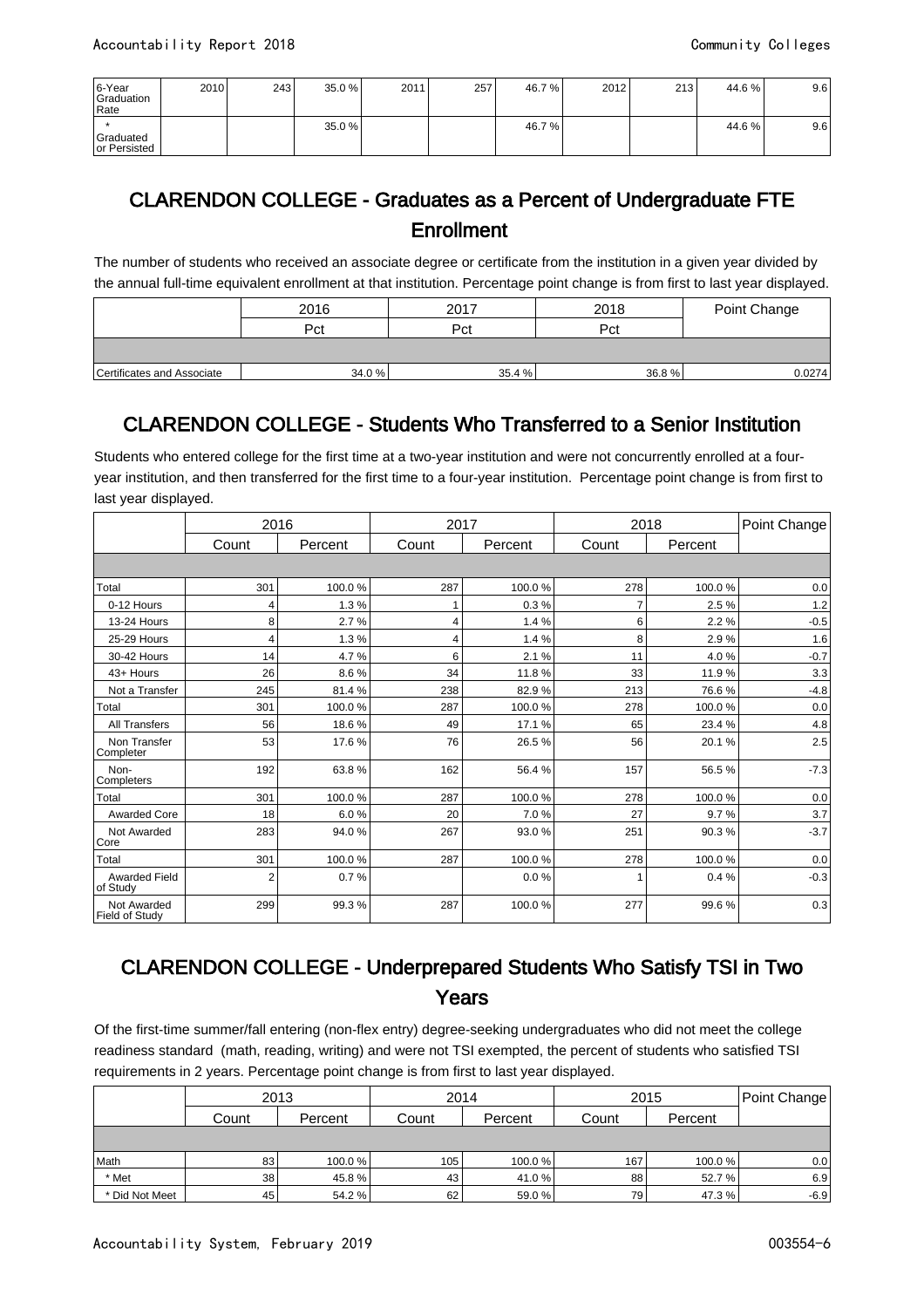| Reading        | 79              | 100.0 % | 87 | 100.0% | 132 | 100.0%  | 0.0     |
|----------------|-----------------|---------|----|--------|-----|---------|---------|
| * Met          | 46              | 58.2%   | 41 | 47.1 % | 86  | 65.2 %  | 7.0 I   |
| * Did Not Meet | 33 <sup>1</sup> | 41.8%   | 46 | 52.9 % | 46  | 34.8 %  | $-7.01$ |
| Writing        | 94 <sub>1</sub> | 100.0 % | 91 | 100.0% | 112 | 100.0 % | 0.0     |
| * Met          | 55              | 58.5 %  | 38 | 41.8 % | 63  | 56.3%   | $-2.2$  |
| * Did Not Meet | 39 <sup>1</sup> | 41.5%   | 53 | 58.2 % | 49  | 43.8%   | 2.3     |

### CLARENDON COLLEGE - Underprepared Students Completing a College Level **Course**

Underprepared first-time summer/fall entering (non-flex entry) degree-seeking undergraduates in each subject are tracked to determine whether they successfully complete a college-level course in the subject they entered not ready (math, reading, writing) within 2 years. Percentage point change is from first to last year displayed.

|                                     | 2013  |         | 2014  |         |       | 2015    | Point Change |
|-------------------------------------|-------|---------|-------|---------|-------|---------|--------------|
|                                     | Count | Percent | Count | Percent | Count | Percent |              |
|                                     |       |         |       |         |       |         |              |
| Math                                | 83    | 100.0%  | 105   | 100.0%  | 167   | 100.0%  | 0.0          |
| * Completed<br>Course               | 31    | 37.3%   | 39    | 37.1 %  | 87    | 52.1%   | 14.8         |
| * Did Not<br><b>Complete Course</b> | 52    | 62.7%   | 66    | 62.9%   | 80    | 47.9%   | $-14.8$      |
| Reading                             | 79    | 100.0%  | 87    | 100.0%  | 132   | 100.0%  | 0.0          |
| * Completed<br>Course               | 46    | 58.2%   | 43    | 49.4%   | 87    | 65.9%   | 7.7          |
| * Did Not<br><b>Complete Course</b> | 33    | 41.8%   | 44    | 50.6%   | 45    | 34.1 %  | $-7.7$       |
| Writing                             | 94    | 100.0%  | 91    | 100.0%  | 112   | 100.0%  | 0.0          |
| * Completed<br>Course               | 53    | 56.4%   | 34    | 37.4 %  | 74    | 66.1%   | 9.7          |
| * Did Not<br><b>Complete Course</b> | 41    | 43.6%   | 57    | 62.6%   | 38    | 33.9%   | $-9.7$       |

#### CLARENDON COLLEGE - Prepared Students Completing a College Level **Course**

Prepared first-time summer/fall entering (non-flex entry) degree-seeking undergraduates in each subject are tracked to determine whether they successfully complete a college-level course in each subject area (math, reading, writing) within 2 years. Percentage point change is from first to last year displayed.

|                                     |       | 2013    |       | 2014    |       | 2015    | Point Change |
|-------------------------------------|-------|---------|-------|---------|-------|---------|--------------|
|                                     | Count | Percent | Count | Percent | Count | Percent |              |
|                                     |       |         |       |         |       |         |              |
| Math                                | 153   | 100.0%  | 101   | 100.0%  | 56    | 100.0%  | 0.0          |
| * Completed<br>Course               | 115   | 75.2%   | 90    | 89.1 %  | 46    | 82.1%   | 6.9          |
| * Did Not<br><b>Complete Course</b> | 38    | 24.8%   | 11    | 10.9%   | 10    | 17.9%   | $-6.9$       |
| Reading                             | 159   | 100.0%  | 126   | 100.0%  | 93    | 100.0%  | 0.0          |
| * Completed<br>Course               | 138   | 86.8%   | 119   | 94.4%   | 88    | 94.6%   | 7.8          |
| * Did Not<br><b>Complete Course</b> | 21    | 13.2%   | 7     | 5.6%    | 5     | 5.4%    | $-7.8$       |
| Writing                             | 141   | 100.0%  | 113   | 100.0%  | 112   | 100.0%  | 0.0          |
| * Completed<br>Course               | 120   | 85.1%   | 103   | 91.2%   | 103   | 92.0%   | 6.9          |
| * Did Not<br><b>Complete Course</b> | 21    | 14.9%   | 10    | 8.8%    | 9     | 8.0%    | $-6.9$       |

#### CLARENDON COLLEGE - Underprepared and Prepared Students Receiving an Award

Underprepared and prepared students receiving an award within three years. Percentage point change is from first to last year displayed.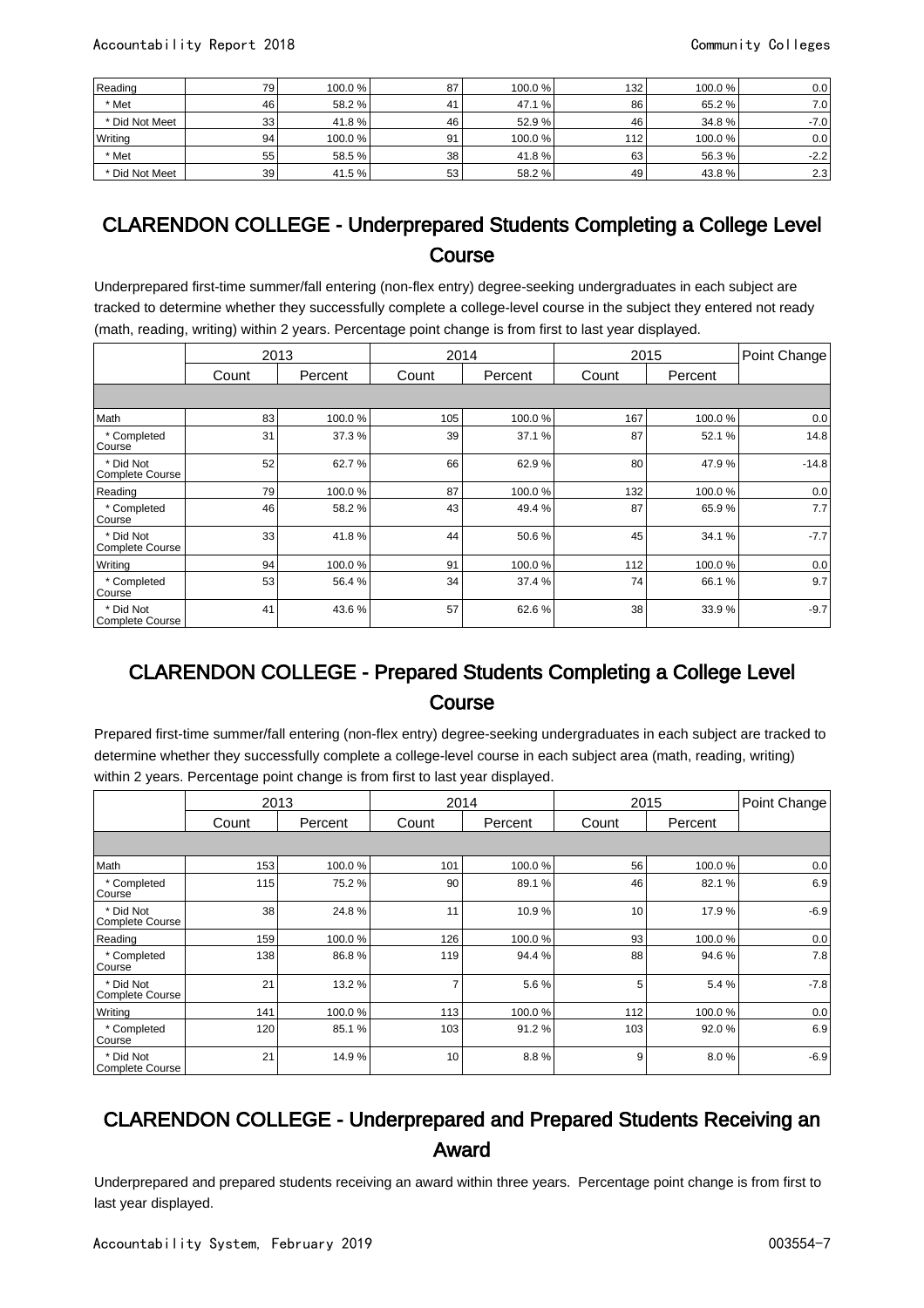|                                   |                            | 2016  |         |                            | 2017  |         |                            | 2018           |         | Point  |
|-----------------------------------|----------------------------|-------|---------|----------------------------|-------|---------|----------------------------|----------------|---------|--------|
|                                   | Entering<br>Fall<br>Cohort | Count | Percent | Entering<br>Fall<br>Cohort | Count | Percent | Entering<br>Fall<br>Cohort | Count          | Percent | Change |
|                                   |                            |       |         |                            |       |         |                            |                |         |        |
| Prepared                          | 2013                       | 108   | 48.1%   | 2014                       | 84    | 39.3%   | 2015                       | 38             | 52.6%   | 4.5    |
| $\star$<br>Bachelor's<br>or Above |                            |       | 0.0%    |                            |       | 0.0%    |                            |                | 2.6%    | 2.6    |
| $\star$<br>Associate              |                            | 46    | 42.6%   |                            | 32    | 38.1%   |                            | 17             | 44.7%   | 2.1    |
| $\star$<br>Certificate            |                            | 6     | 5.6%    |                            | 1     | 1.2%    |                            | $\overline{2}$ | 5.3%    | $-0.3$ |
| Underprepa<br>red                 | 2013                       | 105   | 20.0%   | 2014                       | 86    | 22.1%   | 2015                       | 137            | 19.7%   | $-0.3$ |
| Bachelor's<br>or Above            |                            |       | 0.0%    |                            |       | 0.0%    |                            |                | 0.0%    | 0.0    |
| Associate                         |                            | 18    | 17.1%   |                            | 13    | 15.1%   |                            | 20             | 14.6%   | $-2.5$ |
| $\star$<br>Certificate            |                            | 3     | 2.9%    |                            | 6     | 7.0%    |                            | $\overline{7}$ | 5.1%    | 2.2    |

# CLARENDON COLLEGE - Certificate and Licensure Pass Rates

Pass rate for students who take a certification or licensure exam in their discipline. For more information, see licensure report at: http://www.txhighereddata.org/reports/performance/ctclbb/licensure.cfm. Percentage point change is from first to last year displayed.

|           | 2015  | 2016  | 2017  | Point Change |
|-----------|-------|-------|-------|--------------|
|           | Pct   | Pct   | Pct   |              |
|           |       |       |       |              |
| Pass Rate | 88.6% | 89.1% | 90.2% | 0.0165       |

#### CLARENDON COLLEGE - Associate Degree Graduates With No More Than 3 Excess Hours

Percent of associate degree graduates completing with no more than 3 hours of their degree plan from a public twoyear institution.

|                                             | 2016  | 2017  | 2018   | Point Change |
|---------------------------------------------|-------|-------|--------|--------------|
|                                             | Pct   | Pct   | Pct    |              |
|                                             |       |       |        |              |
| Percent with no more than 3<br>excess hours | 41.3% | 41.1% | 56.1 % | 0.1487       |

# CLARENDON COLLEGE - Average Debt of Graduates with Loans

Each student's debt at time of receiving an applicable degree, based on the highest degree earned. Percent change from first year to last year displayed.

|       | 2016     | 2017     | 2018     | Percent Change |
|-------|----------|----------|----------|----------------|
|       | Amount   | Amount   | Amount   |                |
|       |          |          |          |                |
| Same  | \$12,980 | \$11,727 | \$10,564 | $-18.6%$       |
| Other | \$15,497 | \$16,237 | \$15,363 | $-0.9%$        |
| Total | \$13,716 | \$12,805 | \$11,669 | $-14.9%$       |

# CLARENDON COLLEGE - Percent of State-funded Attempted SCH Completed

Fall state-funded semester credit hours (SCH) completed divided by the fall state-funded semester credit hours attempted. Percentage point change is from first to last year displayed.